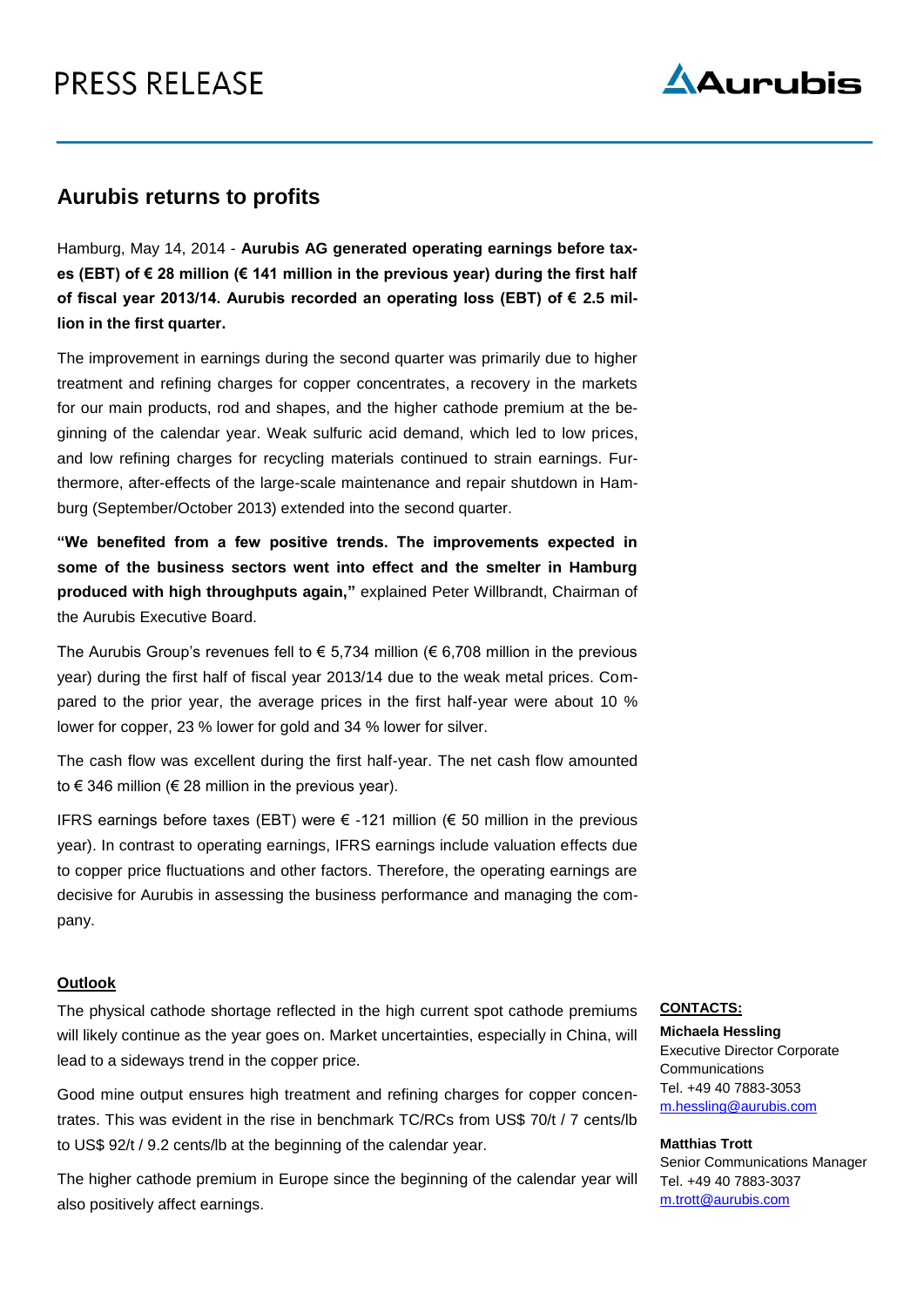Sulfuric acid demand is generally expected to improve slightly in the next few months. The concrete effects on the attainable sales prices remain to be seen, however. We don't anticipate an improvement in the tight situation on the copper scrap market.

We expect the good business trend for rod and shapes to continue in light of the positive economic environment. We don't anticipate any positive earnings effects from the flat rolled products business in the next few quarters due to the ongoing restructuring measures.

**"Overall, we expect our earnings level for the current fiscal year to exceed the previous year,"** Peter Willbrandt concluded.

**You can find the complete report on the first six months of fiscal year 2013/14 at www.aurubis.com.**

#### *Company profile*

*Aurubis is the leading integrated copper group and the world's largest copper recycler. We produce some 1 million t of copper cathodes each year and from them a variety of copper products. Production expertise is our strength and the driving force of our success.* 

*Aurubis has about 6,500 employees, production sites in Europe and the USA and an extensive service and sales system for copper products in Europe, Asia and North America.* 

*Thanks to our wide range of services, we rank among the global leaders in our industry. Our core business is the production of marketable copper cathodes from copper concentrates, copper scrap and recycling raw materials. These are processed within the Group into continuous cast wire rod, shapes, rolled products and strip as well as specialty wire made of copper and copper alloys. Precious metals and a number of other products, such as sulfuric acid and iron silicate, round off our product portfolio.*

*Customers of Aurubis include companies in the copper semis industry, the electrical engineering, electronics and chemical industries as well as suppliers of the renewable energies, construction and automotive sectors.*

*Aurubis is oriented to growth and to increasing corporate value: the main focuses of our strategy are on expanding our leading market position as an integrated copper producer, utilizing growth opportunities and practicing a responsible attitude when dealing with people, resources and the environment.*

*Aurubis shares are part of the Prime Standard Segment of the Deutsche Börse and are listed in the MDAX, the European Stoxx 600 and the Global Challenges Index (GCX).* 

*Further information at [www.aurubis.com](http://www.aurubis.com/)*